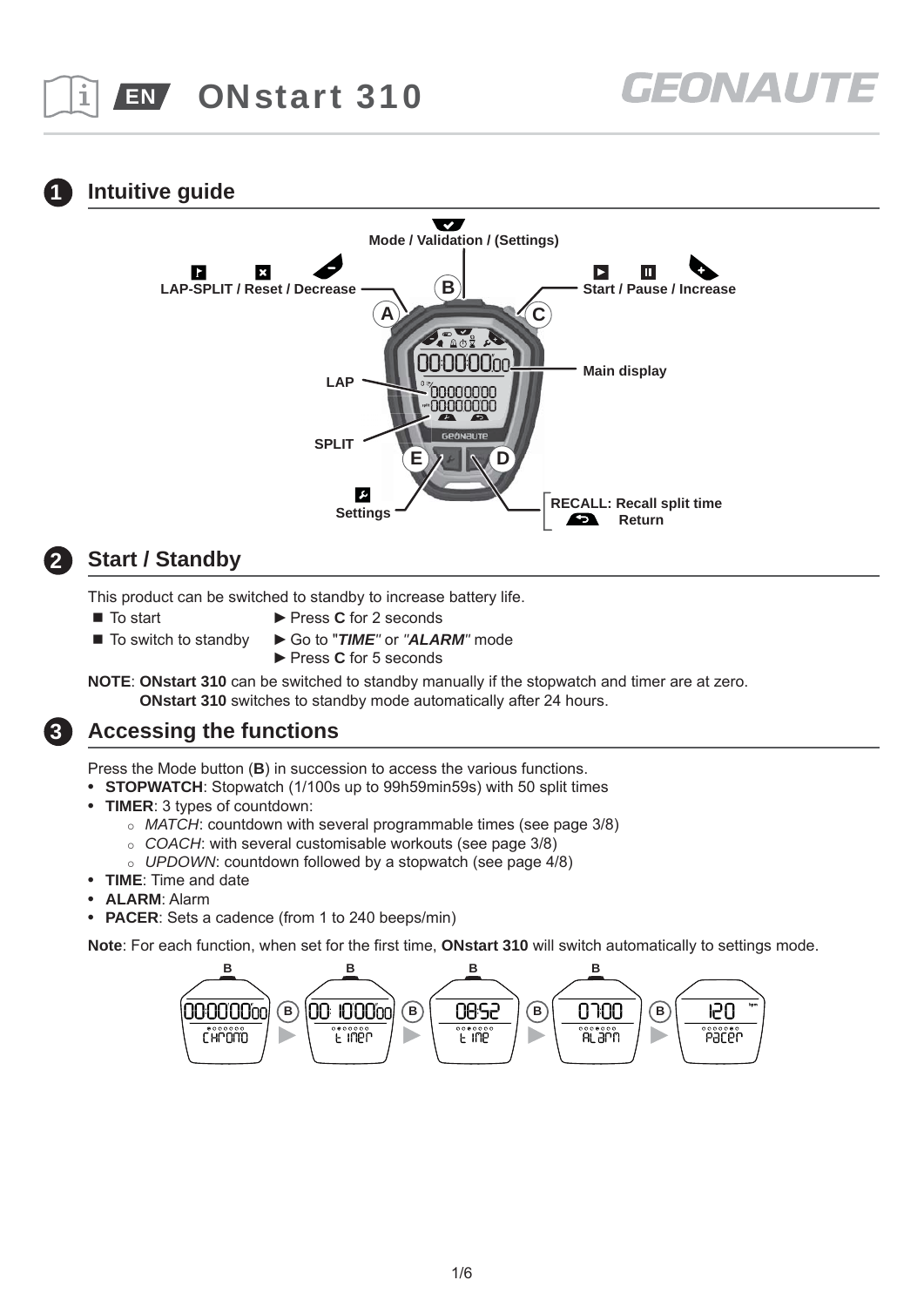

## **Stopwatch Mode**

#### **4.1** - Using the stopwatch



- Start the stopwatch ▶ Press **C**
- Pause ▶ Press **C**
- 

- 
- Reset Press **A** when the stopwatch is paused.
- **4.2**  Using split times

**ONstart 310** measures split times (SPLIT: the time taken from the start up to a given point) and lap times (LAP: the time taken since the previous partial measurement up to the given point).

- Taking a split time when the stopwatch is on ► Press A
- 
- Each time **A** is pressed, the latest LAP and SPLIT times are shown below the total time.



- **4.3**  Viewing split times
- To view the split times for each LAP/SPLIT (when the stopwatch is on ▶ Press **D** or off)
- $\blacksquare$  To scroll through the various split times as well as the average time, the quickest time and the slowest time ►Press **D**



**Note**: It is possible to view only the latest activity timed with the stopwatch.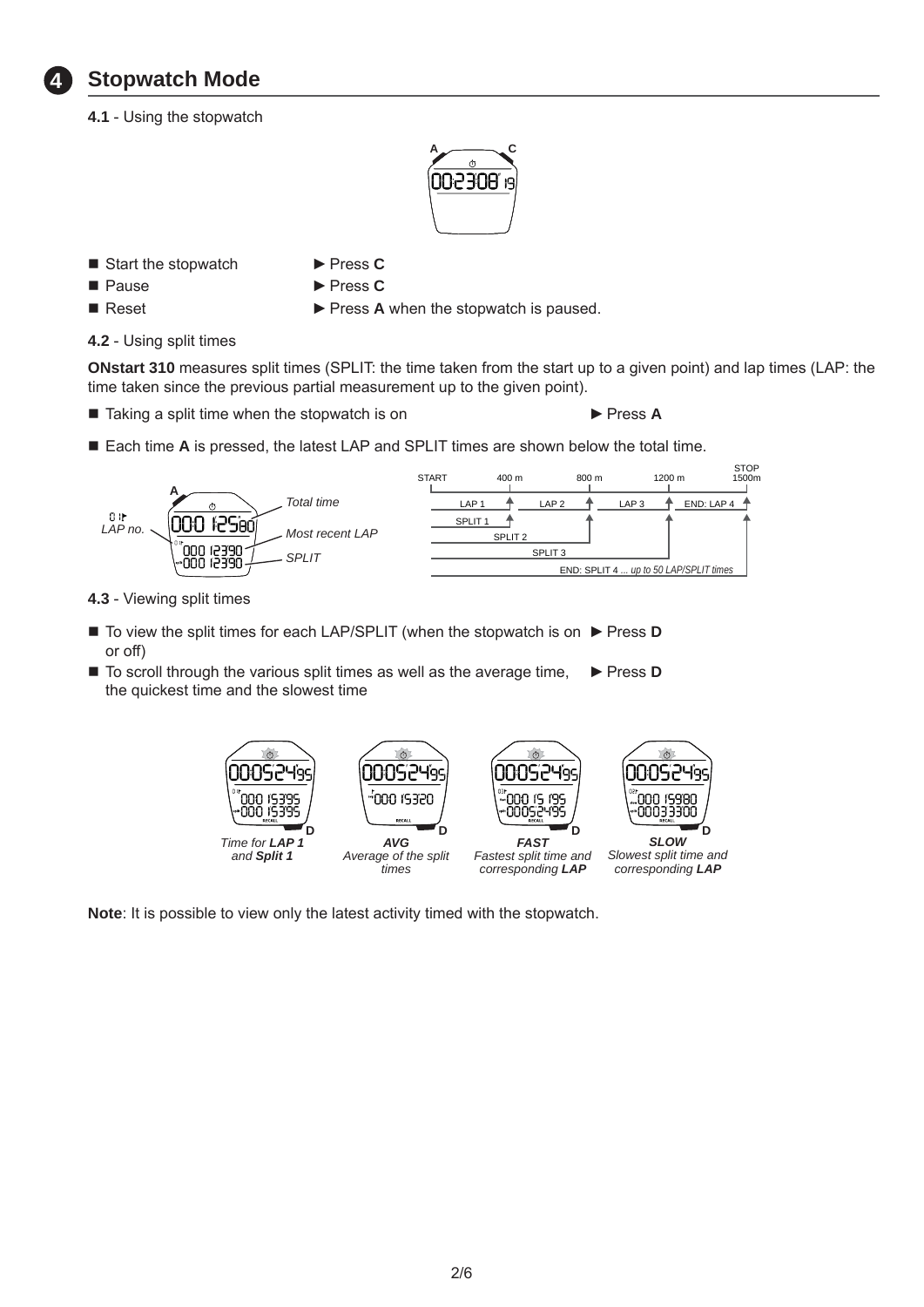

#### **Timer mode (countdown)**

**ONstart 310** has 3 different countdown modes.

**MATCH:** Countdown with several programmable times (up to 9 blocks and 99 repetitions). Perfect for refereeing a match with several half-times.



**• COACH**: Coach with several customisable workouts (up to 99 Action + Rest series and 99 repetitions for each series).



This type of countdown is designed for programming a workout session made up of blocks that vary in intensity and length. Perfect for interval training.

| <b>WARM UP</b> | Warm up phase                  |
|----------------|--------------------------------|
| <b>ACTION</b>  | Acceleration phase             |
| <b>REST</b>    | Deceleration phase             |
| <b>BREAK</b>   | Recovery time between 2 series |
| COOL           | Cool down time                 |

- **UpDown**: Countdown linked to a stopwatch. When the countdown is over, the stopwatch starts automatically. Perfect for the start of a race using a countdown (sailing in a regatta, for example).
- **5.1**  Selecting the countdown
- ► Go to *"TIMER"* mode by pressing **B**.
- ► Use A and C to select the countdown and press **B** to confirm.



#### **5.2** - Setting the "*MATCH*" countdown

- ► Go to countdown mode then select *"MATCH"* mode
- ► Press and hold the **E** button to access the settings (when setting for the first time, you will arrive there automatically).
- ► Set the countdown times and the repetitions by pressing the **A**(-) and **C**(+) buttons and press the **B** button to confirm.

#### **5.3** - Setting the "*COACH*" countdown

For *"COACH"* mode, 9 different schedules can be saved.

- ► Go to countdown mode then select *"COACH"* mode
- ► If you have already created several workouts, select the one you want to set.
- ► Press and hold the **E** button to access the settings (when setting for the first time, you will arrive there automatically).
- ► Choose your settings by pressing the **A**(-) and **C**(+) buttons and press the **B** button to confirm:
- **Edit**: modify a workout programme.
- **Delete**: delete a workout programme.
- **Rename**: rename an existing programme.
- **Create**: create a workout programme.



*Time remaining Number of*  00095999 *Progress in blocks repetitions completed completed* **IPLEbbe** *Number of repetitions programmed*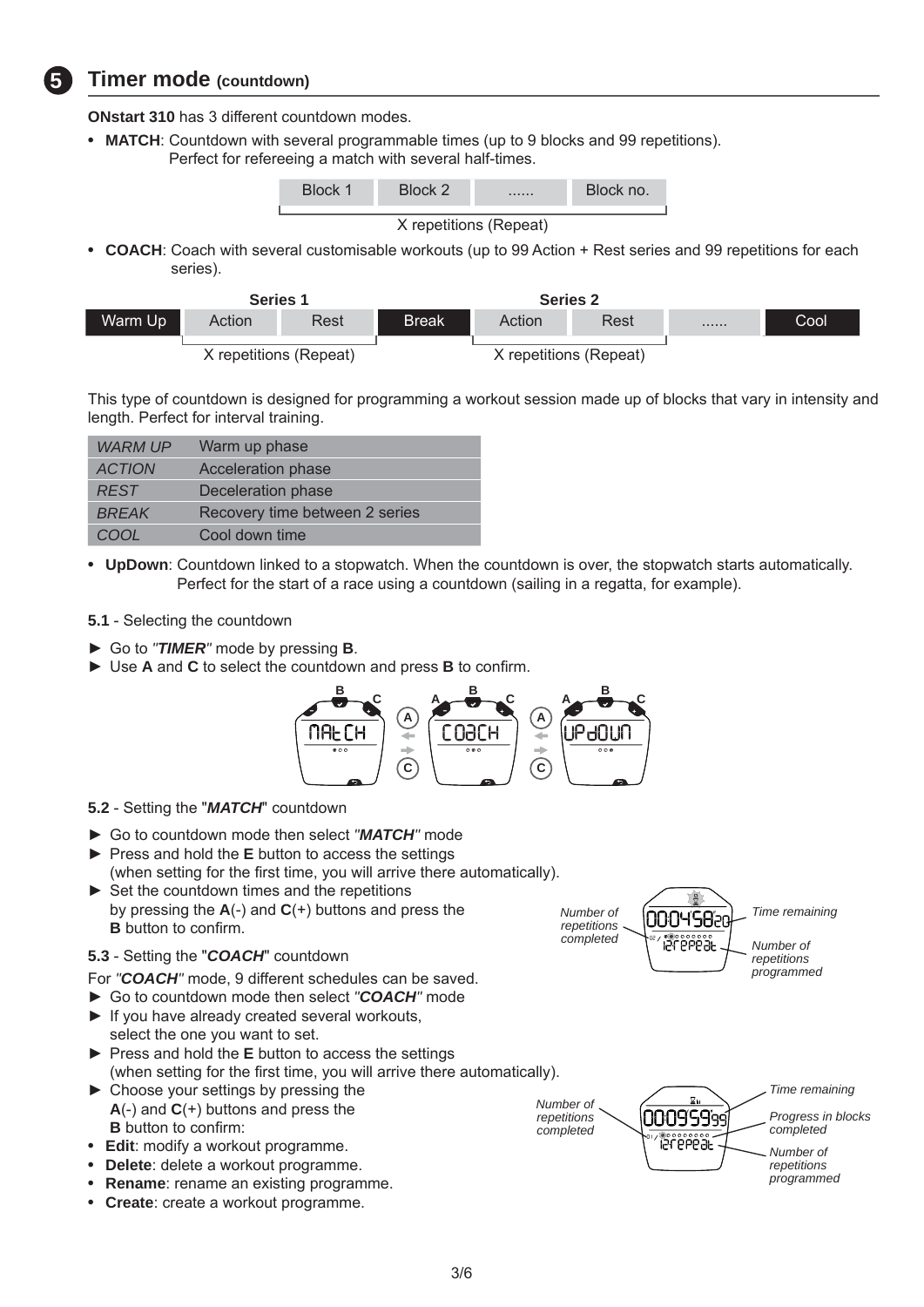#### **5.3.1** - "*EDIT*" programme

After selecting *"EDIT"* for the relevant programme, set the countdown time for each exercise, the number of series (from 1 to 99) and repetitions (1 to 99) by pressing the **A**(-) and **C**(+) buttons and press the **B** button to confirm.



#### **5.3.2** - "*DELETE*" programme (only if at least one programme has been saved)

After selecting *"DELETE"* for the relevant programme, select **YES** to delete the programme by pressing the **A**(-) and **C**(+) buttons and press the **B** button to confirm.

#### **5.3.3** - "*RENAME*" programme (only if at least one programme has been saved)

After selecting *"RENAME"* for the relevant programme, select **YES** to rename the programme by pressing the **A**(-) and **C**(+) buttons and press the **B** button to confirm each letter.

#### **5.3.4** - "*CREATE*" programme

After selecting *"CREATE",* set the various countdown times, the number of series (from 1 to 99) and repetitions (1 to 99) by pressing the **A**(-) and **C**(+) buttons and press the **B** button to confirm.



By default, the name of the workout programme is "*COACH 1*", "*COACH 2*", etc.

If you want to change this, go to the *"RENAME" STEP.*

*"MEMORY FULL"* appears if the memory is full. One or more programmes will need to be deleted by going to the *"DELETE" STEP*.

- **5.4**  Setting the *"UPDOWN" COUNTDOWN*
- ► Go to countdown mode then select *"UPDOWN"* mode
- ► Press and hold the **E** button to access the settings (when setting for the first time, you will arrive there automatically).
- ► Set the countdown times by pressing the  $A($ -) and  $C(+)$  buttons and press the **B** button to confirm.

#### **5.5** - Using the countdown

- ► Go to the desired countdown mode.
- ► For *"COACH"* mode, select the desired saved workout by pressing the **A**(-) and **C**(+) buttons and press the **B** button to confirm.
- Starting the countdown ▶ Press Start/Pause (**C**)
	-

- 
- Pause ► Press Start/Pause (**C**)
- 
- Reset **►Press Reset/LAP (A)**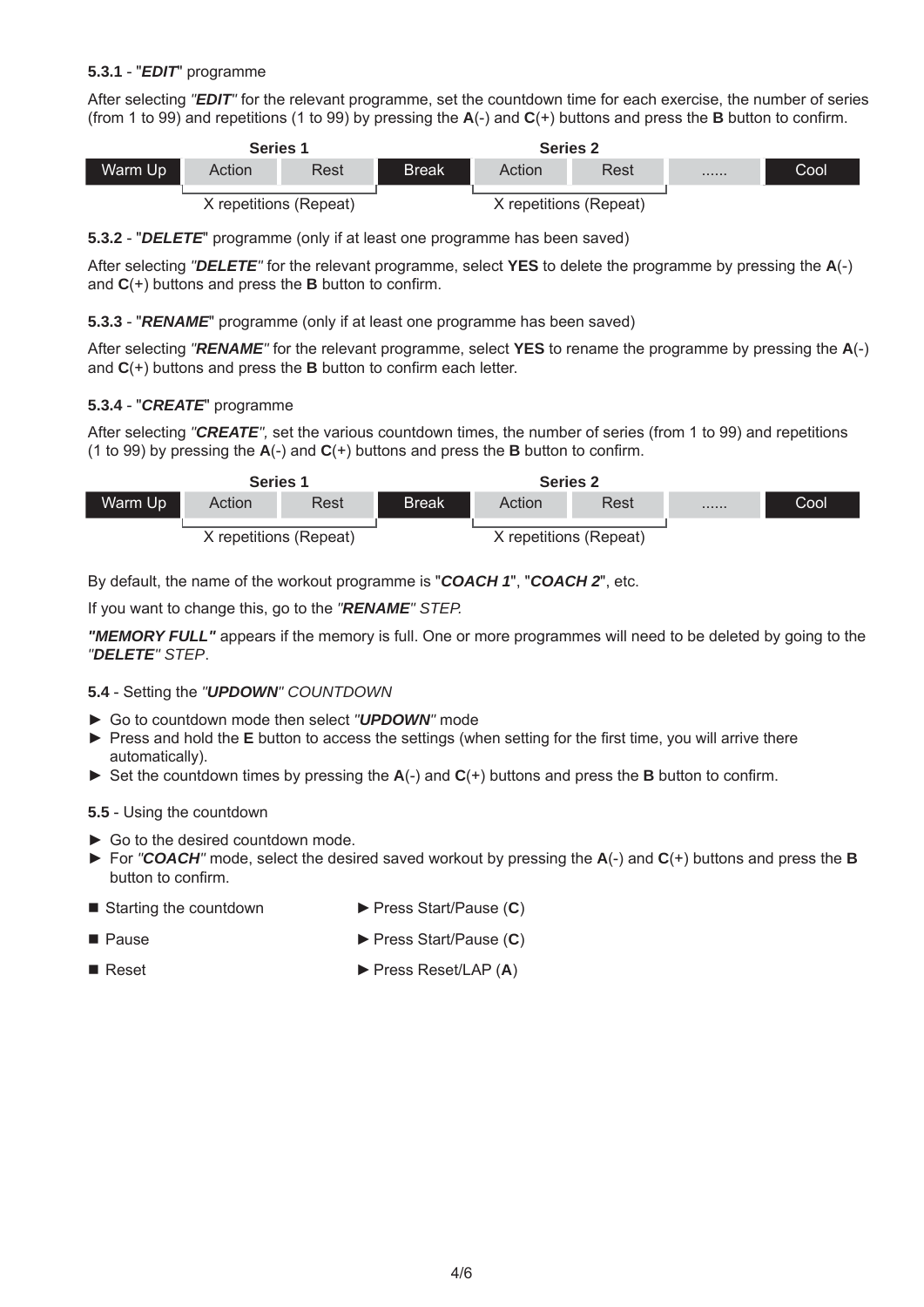

## **PACER mode**

The "*PACER"* can be used to set a per-minute pace with beeps at a set frequency. The pacer is used in combination with a stopwatch.

#### **Setting the PACER**

- ► Go to "*PACER*" mode
- ► Press and hold the **E** button to access the settings.
- ► Set the per-minute frequency (1, 2, 3, 4, 5, 10, 15, 20, 30, 40, 50, 60, 80, 100, 120, 140, 150, 140, 180, 200 or 240 bpm) by pressing the  $A$  (-) and  $C$ (+) buttons and press the **B** button to confirm.

#### **Using the PACER**

- Start the pacer and the stopwatch ▶ Press Start/Pause (**C**)
- 
- Pause Pause **■** Press Start/Pause (**C**)
- Reset **► Press Reset/LAP (A)**
- 

**Time Mode**

#### **Setting the time mode**

- ► Go to the *"TIME"* mode
- ► Press and hold the **E** button to access the settings.
- ► In turn, set the hours, minutes, format for the time, year, month, day and the date format by pressing the **A**(-) and  $C$ (+) buttons and press the **B** button to confirm.



## 8

7

#### **Setting the Alarm mode**

**Alarm Mode**

- ► Go to the *"ALARM"* mode
- ► Press and hold the **E** button to access the settings.
- ► Enable (**ON**) or disable (**OFF**) the alarm then set the hour and minutes by pressing the **A**(-) and **C**(+) buttons and pressing the **B** button to confirm.



#### **Using the alarm**

► To stop an alarm ringing: press any button.